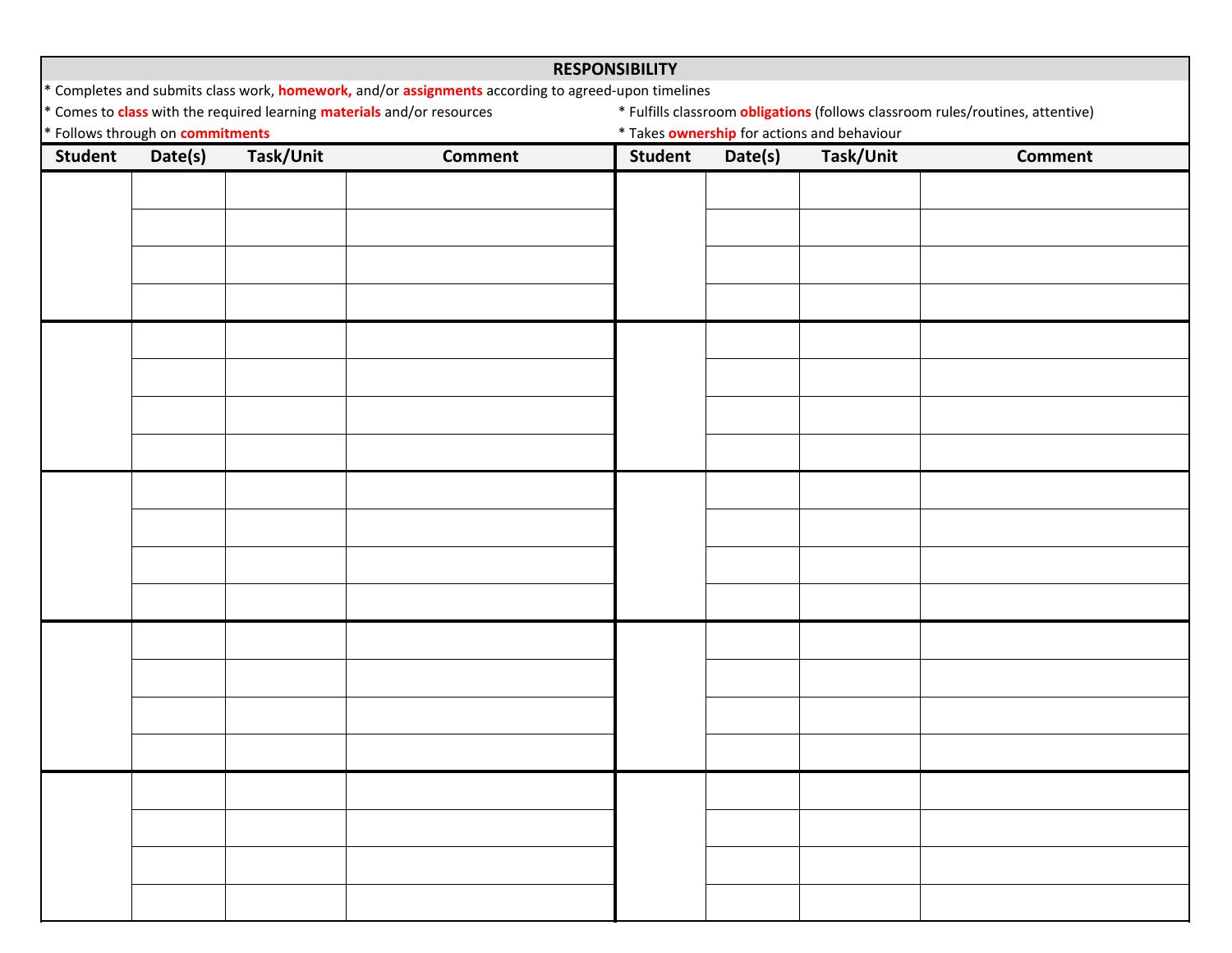| <b>ORGANIZATION</b>                                                                                 |                                                                                                                                                                     |           |                |                |         |           |                |  |  |  |
|-----------------------------------------------------------------------------------------------------|---------------------------------------------------------------------------------------------------------------------------------------------------------------------|-----------|----------------|----------------|---------|-----------|----------------|--|--|--|
|                                                                                                     | * devises and follows a plan and process for completing work and tasks<br>establishes <i>priorities</i> and <i>manages time</i> to complete tasks and achieve goals |           |                |                |         |           |                |  |  |  |
| * identifies, gathers, evaluates, and uses information, technology, and resources to complete tasks |                                                                                                                                                                     |           |                |                |         |           |                |  |  |  |
| <b>Student</b>                                                                                      | Date(s)                                                                                                                                                             | Task/Unit | <b>Comment</b> | <b>Student</b> | Date(s) | Task/Unit | <b>Comment</b> |  |  |  |
|                                                                                                     |                                                                                                                                                                     |           |                |                |         |           |                |  |  |  |
|                                                                                                     |                                                                                                                                                                     |           |                |                |         |           |                |  |  |  |
|                                                                                                     |                                                                                                                                                                     |           |                |                |         |           |                |  |  |  |
|                                                                                                     |                                                                                                                                                                     |           |                |                |         |           |                |  |  |  |
|                                                                                                     |                                                                                                                                                                     |           |                |                |         |           |                |  |  |  |
|                                                                                                     |                                                                                                                                                                     |           |                |                |         |           |                |  |  |  |
|                                                                                                     |                                                                                                                                                                     |           |                |                |         |           |                |  |  |  |
|                                                                                                     |                                                                                                                                                                     |           |                |                |         |           |                |  |  |  |
|                                                                                                     |                                                                                                                                                                     |           |                |                |         |           |                |  |  |  |
|                                                                                                     |                                                                                                                                                                     |           |                |                |         |           |                |  |  |  |
|                                                                                                     |                                                                                                                                                                     |           |                |                |         |           |                |  |  |  |
|                                                                                                     |                                                                                                                                                                     |           |                |                |         |           |                |  |  |  |
|                                                                                                     |                                                                                                                                                                     |           |                |                |         |           |                |  |  |  |
|                                                                                                     |                                                                                                                                                                     |           |                |                |         |           |                |  |  |  |
|                                                                                                     |                                                                                                                                                                     |           |                |                |         |           |                |  |  |  |
|                                                                                                     |                                                                                                                                                                     |           |                |                |         |           |                |  |  |  |
|                                                                                                     |                                                                                                                                                                     |           |                |                |         |           |                |  |  |  |
|                                                                                                     |                                                                                                                                                                     |           |                |                |         |           |                |  |  |  |
|                                                                                                     |                                                                                                                                                                     |           |                |                |         |           |                |  |  |  |
|                                                                                                     |                                                                                                                                                                     |           |                |                |         |           |                |  |  |  |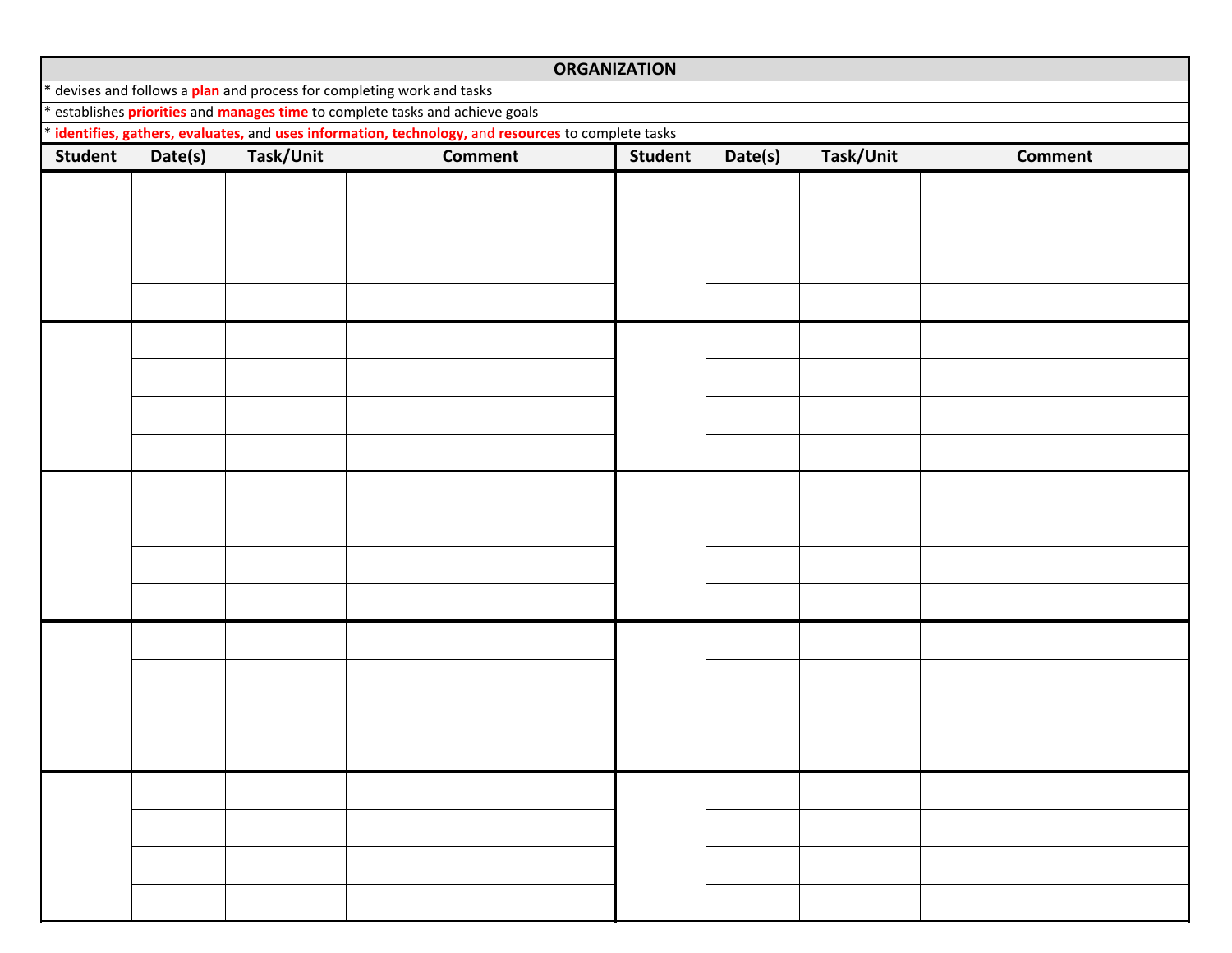## **INDEPENDENT WORK**

• independently **monitors, assesses,** and **revises** plans to complete tasks and meets goals

• **uses class time** appropriately to complete tasks;

• **follows instructions** with minimal supervision.

| Student | Date(s) | Task/Unit | Comment | Student | Date(s) | Task/Unit | Comment |
|---------|---------|-----------|---------|---------|---------|-----------|---------|
|         |         |           |         |         |         |           |         |
|         |         |           |         |         |         |           |         |
|         |         |           |         |         |         |           |         |
|         |         |           |         |         |         |           |         |
|         |         |           |         |         |         |           |         |
|         |         |           |         |         |         |           |         |
|         |         |           |         |         |         |           |         |
|         |         |           |         |         |         |           |         |
|         |         |           |         |         |         |           |         |
|         |         |           |         |         |         |           |         |
|         |         |           |         |         |         |           |         |
|         |         |           |         |         |         |           |         |
|         |         |           |         |         |         |           |         |
|         |         |           |         |         |         |           |         |
|         |         |           |         |         |         |           |         |
|         |         |           |         |         |         |           |         |
|         |         |           |         |         |         |           |         |
|         |         |           |         |         |         |           |         |
|         |         |           |         |         |         |           |         |
|         |         |           |         |         |         |           |         |
|         |         |           |         |         |         |           |         |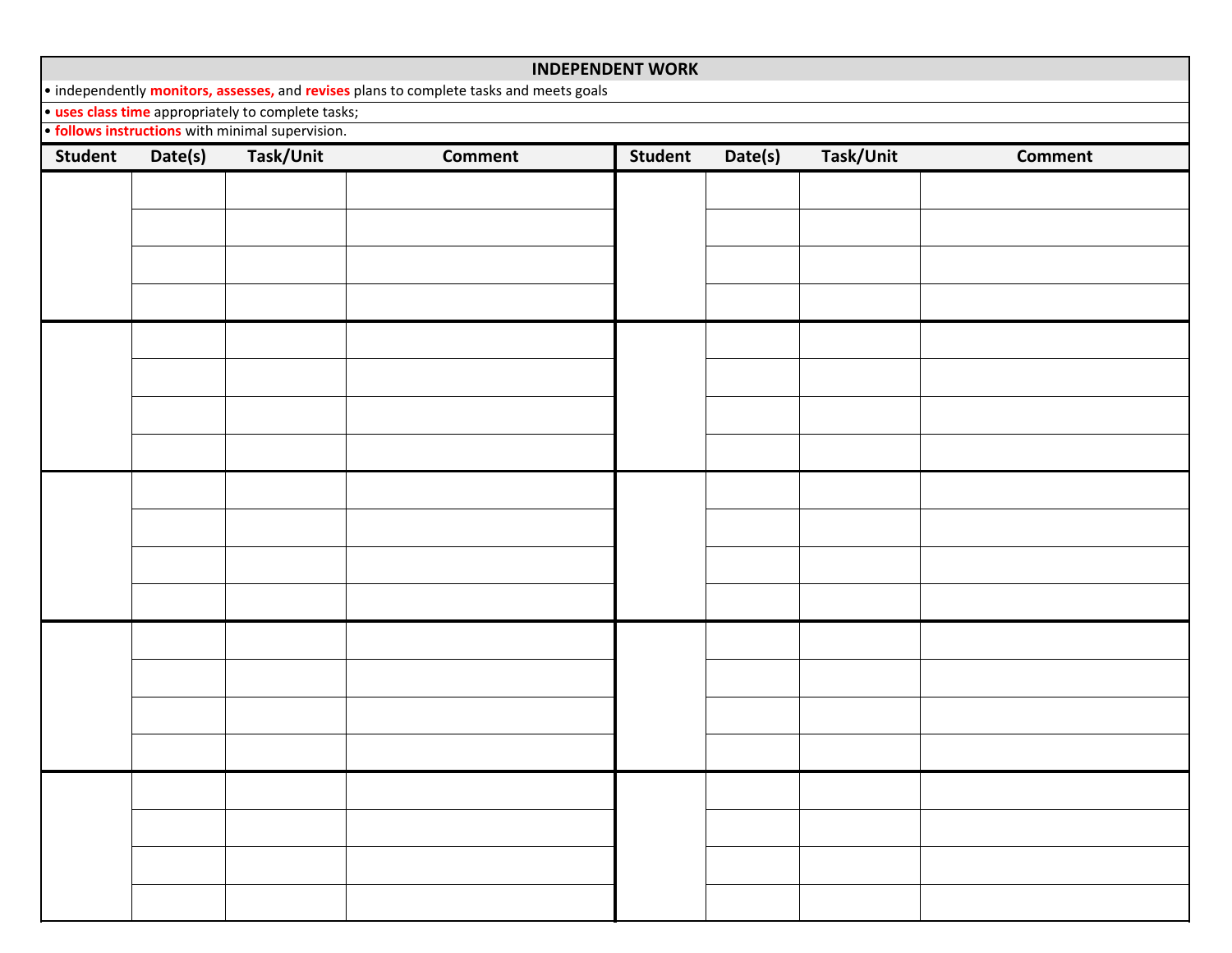| <b>COLLABORATION</b> |         |                                                                                 |                |                                                                                                 |         |           |                |  |  |
|----------------------|---------|---------------------------------------------------------------------------------|----------------|-------------------------------------------------------------------------------------------------|---------|-----------|----------------|--|--|
|                      |         | accepts various roles and an equitable share of work in a group                 |                | * responds positively to the ideas, opinions, values, and traditions of others                  |         |           |                |  |  |
|                      |         | builds healthy peer relationships in personal & media-assisted interactions     |                | * shares information, resources, and expertise and promotes critical thinking to solve problems |         |           |                |  |  |
|                      |         | works with others to resolve conflicts & build consensus to achieve group goals |                | and make decisions                                                                              |         |           |                |  |  |
| <b>Student</b>       | Date(s) | Task/Unit                                                                       | <b>Comment</b> | <b>Student</b>                                                                                  | Date(s) | Task/Unit | <b>Comment</b> |  |  |
|                      |         |                                                                                 |                |                                                                                                 |         |           |                |  |  |
|                      |         |                                                                                 |                |                                                                                                 |         |           |                |  |  |
|                      |         |                                                                                 |                |                                                                                                 |         |           |                |  |  |
|                      |         |                                                                                 |                |                                                                                                 |         |           |                |  |  |
|                      |         |                                                                                 |                |                                                                                                 |         |           |                |  |  |
|                      |         |                                                                                 |                |                                                                                                 |         |           |                |  |  |
|                      |         |                                                                                 |                |                                                                                                 |         |           |                |  |  |
|                      |         |                                                                                 |                |                                                                                                 |         |           |                |  |  |
|                      |         |                                                                                 |                |                                                                                                 |         |           |                |  |  |
|                      |         |                                                                                 |                |                                                                                                 |         |           |                |  |  |
|                      |         |                                                                                 |                |                                                                                                 |         |           |                |  |  |
|                      |         |                                                                                 |                |                                                                                                 |         |           |                |  |  |
|                      |         |                                                                                 |                |                                                                                                 |         |           |                |  |  |
|                      |         |                                                                                 |                |                                                                                                 |         |           |                |  |  |
|                      |         |                                                                                 |                |                                                                                                 |         |           |                |  |  |
|                      |         |                                                                                 |                |                                                                                                 |         |           |                |  |  |
|                      |         |                                                                                 |                |                                                                                                 |         |           |                |  |  |
|                      |         |                                                                                 |                |                                                                                                 |         |           |                |  |  |
|                      |         |                                                                                 |                |                                                                                                 |         |           |                |  |  |
|                      |         |                                                                                 |                |                                                                                                 |         |           |                |  |  |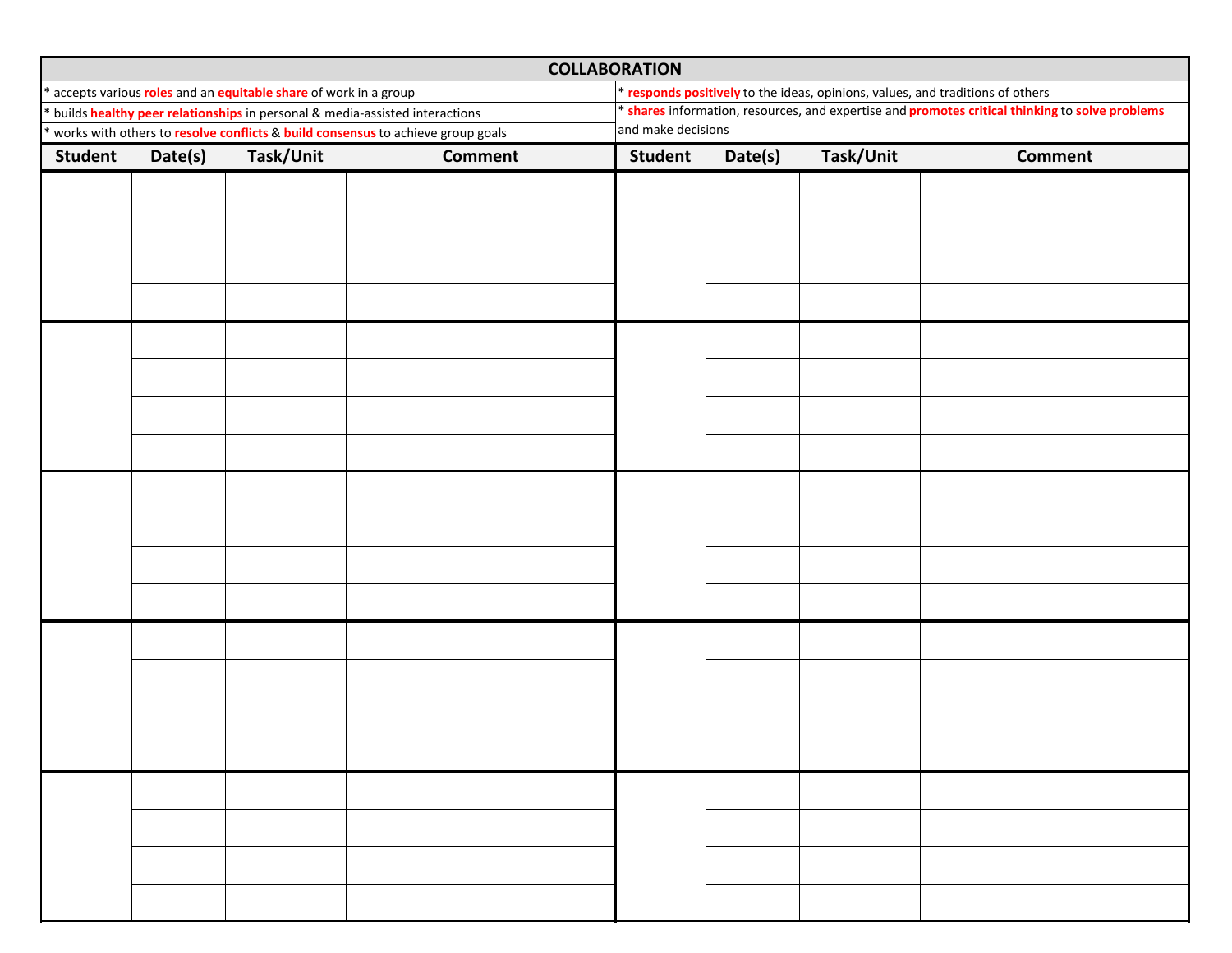## **INITIATIVE**

\* **looks for** and **acts** on **new**

\* demonstrates the capacity for **innovation** and <sup>a</sup> **willingness to take risks** \* recognizes and **advocates appropriately** for the rights of self and others

- **ideas** and opportunities for learning \* approaches new tasks with <sup>a</sup> **positive attitude**
- 

\* demonstrates **curiosity** and **interest** in learning

| Student | Date(s) | demonstrates currosity and interest in rearring<br>Task/Unit | <b>Comment</b> | Student | Date(s) | Task/Unit | <b>Comment</b> |
|---------|---------|--------------------------------------------------------------|----------------|---------|---------|-----------|----------------|
|         |         |                                                              |                |         |         |           |                |
|         |         |                                                              |                |         |         |           |                |
|         |         |                                                              |                |         |         |           |                |
|         |         |                                                              |                |         |         |           |                |
|         |         |                                                              |                |         |         |           |                |
|         |         |                                                              |                |         |         |           |                |
|         |         |                                                              |                |         |         |           |                |
|         |         |                                                              |                |         |         |           |                |
|         |         |                                                              |                |         |         |           |                |
|         |         |                                                              |                |         |         |           |                |
|         |         |                                                              |                |         |         |           |                |
|         |         |                                                              |                |         |         |           |                |
|         |         |                                                              |                |         |         |           |                |
|         |         |                                                              |                |         |         |           |                |
|         |         |                                                              |                |         |         |           |                |
|         |         |                                                              |                |         |         |           |                |
|         |         |                                                              |                |         |         |           |                |
|         |         |                                                              |                |         |         |           |                |
|         |         |                                                              |                |         |         |           |                |
|         |         |                                                              |                |         |         |           |                |
|         |         |                                                              |                |         |         |           |                |